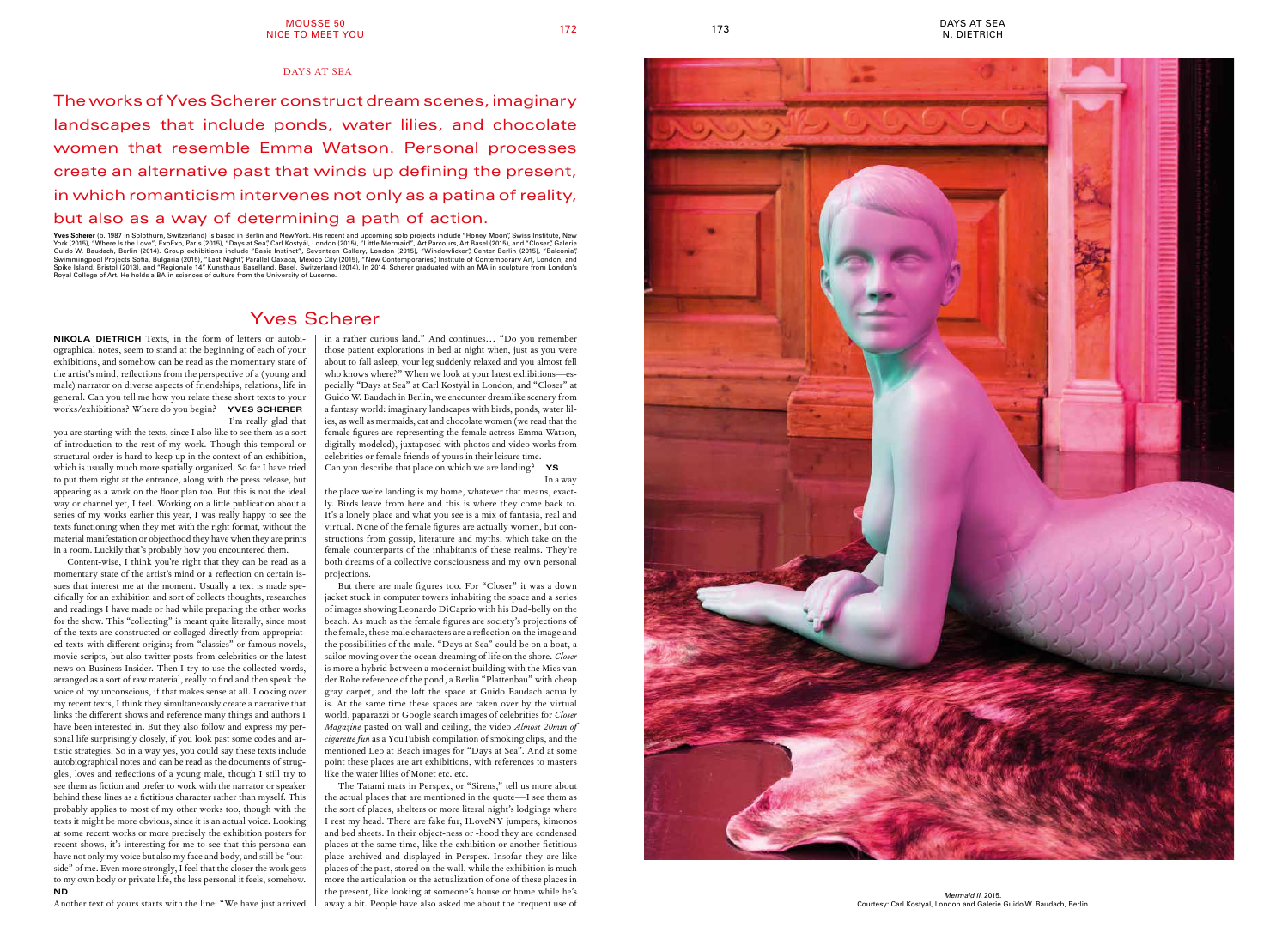"Closer" installation view at Galerie Guido W. Baudach, Berlin, 2014. Courtesy: Galerie Guido W. Baudach, Berlin. Photo: Roman März



DAYS AT SEA N. DIETRICH <sup>174</sup>